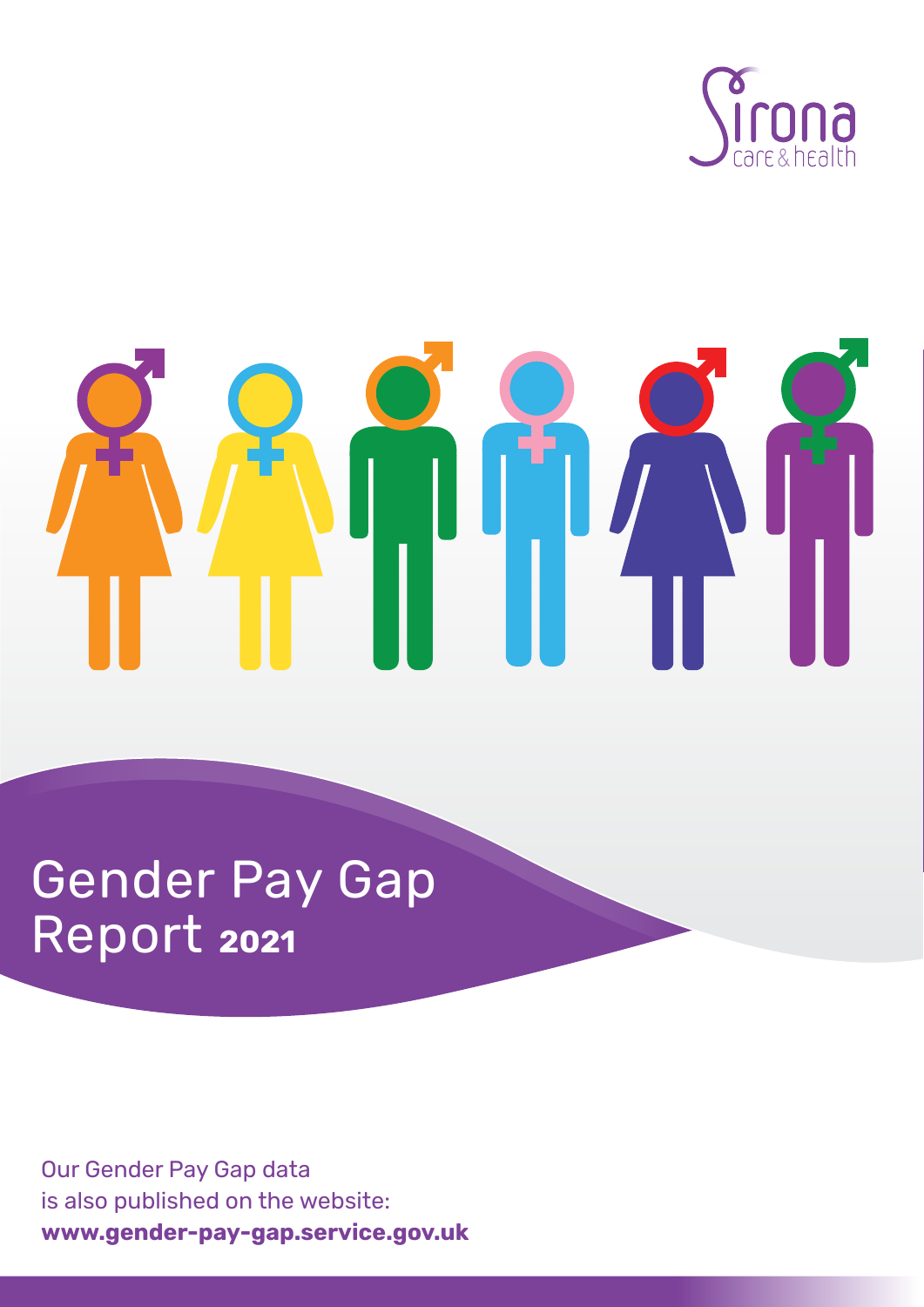# Sirona care & health is a not-for-profit social enterprise that provides a range of NHS funded specialist community health and care services across Bristol, North Somerset, South Gloucestershire and surrounding areas.

Sirona is committed to treating all our staff fairly. We have robust recruitment processes and a job evaluation scheme in place which helps us to ensure pay equality.

## **This is our fifth annual pay gap report**

**9.4%** The mean (average hourly pay) average gender pay gap in Sirona care & health

**3%** The median (mid-point of hourly pay) average gender pay gap in Sirona care & health

### Bonuses

**77.88%** The mean average of gender bonus gap

**85.49%** The median average of gender bonus gap

We have 9 females and 1 male employee who receive bonus payments<sup>1</sup> awarded under the National Doctor's Clinical Distinction/Excellence Awards scheme, which recognises an exceptional contribution to clinical care.



<sup>1</sup>The Clinical Excellence Awards (CEA) scheme is intended to recognise and reward those consultants (after one years' service in a substantive consultant role) who contribute most towards the delivery of safe and high quality care to patients and to the continuous improvement of local health services. This includes those consultants and senior academic GPs who do so through their contribution to academic medicine.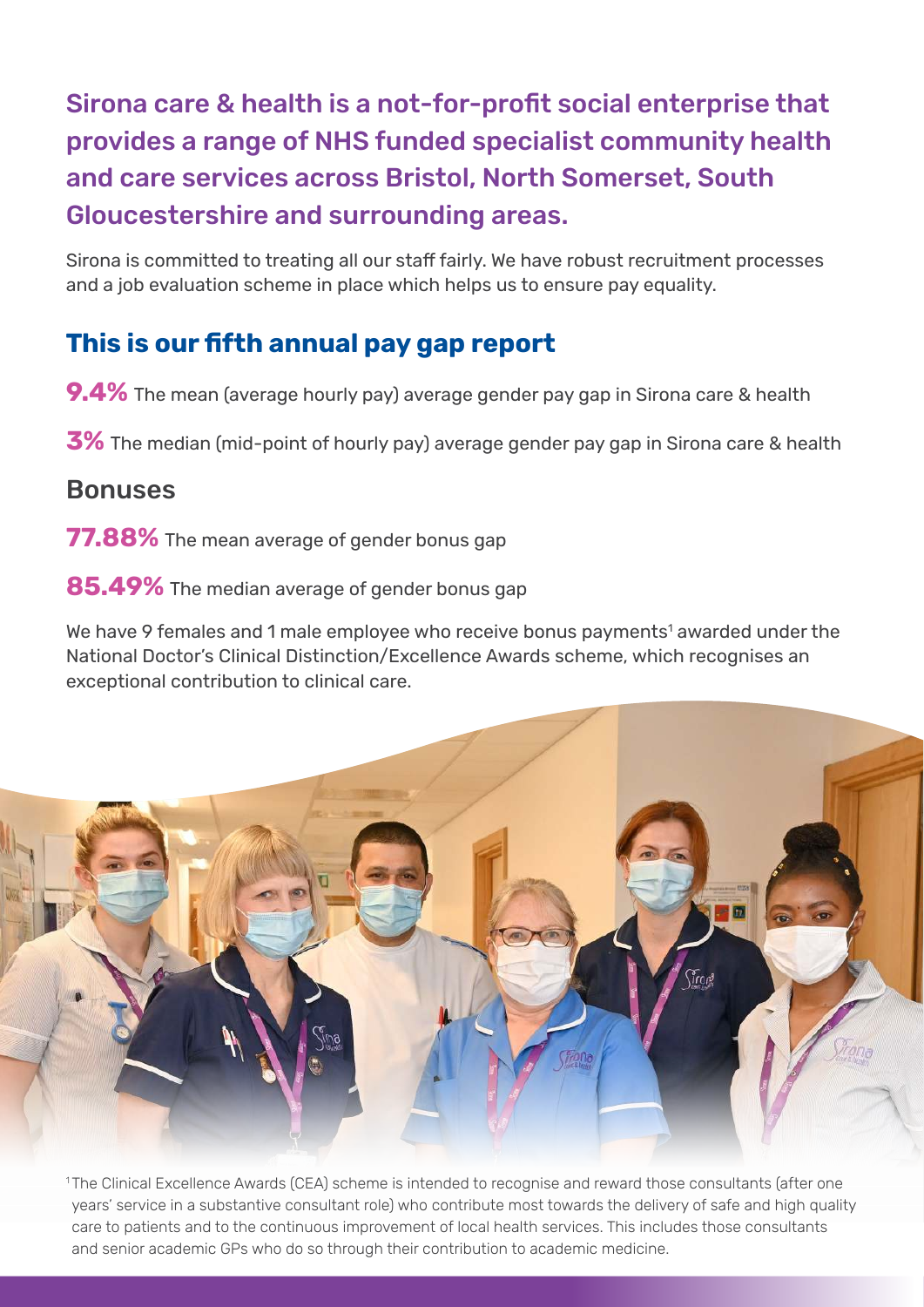The gender pay gap is the difference in average (or mean) hourly earnings between men and women. This is different to pay inequality, which compares the wages of men and women doing the same job.

A particularly high gender pay gap can indicate there may be a number of issues to deal with, and the individual calculations may help to identify what those issues are or there may be reasons why the gap exists. All roles across the organisation are included in calculating the average earnings figure and the "gap" is expressed as a percentage of men's earnings.



#### The pie charts below show the ratio of male v females within each Quartile

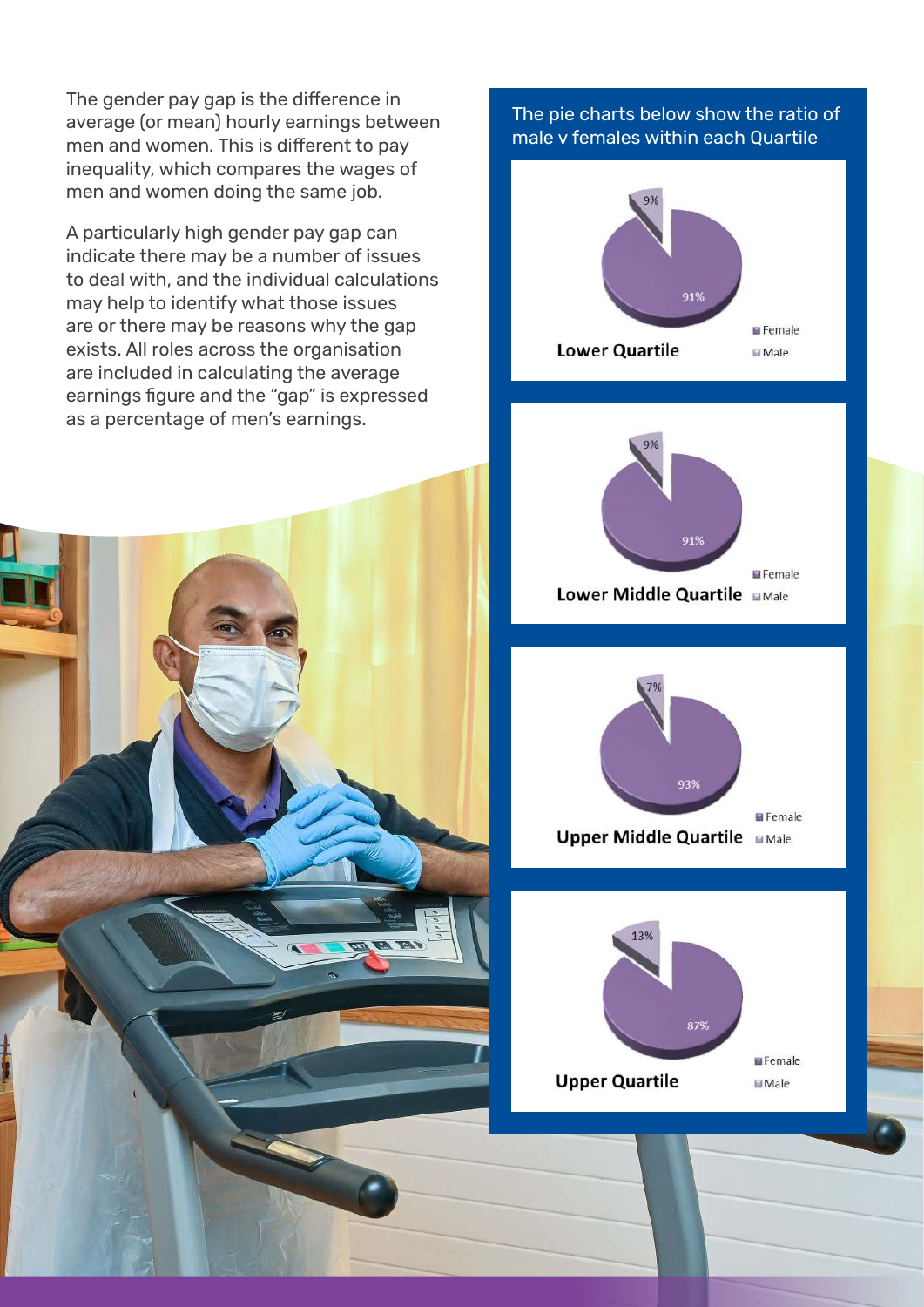# Our Headlines

- Our Mean gender pay gap is 9.4% which has decreased marginally from one year earlier (10.2%)
- Our Median gender pay gap is 3% which is significantly lower than the previous year. The Median is looking at the median of women and men pay and then calculating the percentage difference. In 2020 our difference was £1.64 (10.4%) and in 2021 it dropped to £0.48 (3%)
- The reason for the decrease in our Median percentage reflects changes in our size, structure and service offer of our organisation. Part of the business was transferred out and these employees were primarily female and were paid in the Lower Quartile
- The ratio of women to men employed by Sirona stays the same at approx. 10:1
- Sirona has a female Chief Executive and its Senior Leadership Team at the time the data was captured comprised 7 women and 2 men.

As an organisation we have seen the impact of Covid 19 and the economic impact on our workforce. Since our last report (2020) we have seen part of our service transferred out of the organisation; approximately 250 employees were part of this transfer where the workforce was mainly female and the

hourly pay mainly sat within the Lower Quartile. There was also a significant restructure of services which led to a number of staff being promoted and their hourly rates forming part of the Upper Quartile; this is shown below in the percentages of male and females within each Quartile.

Our Median gender pay gap has decreased significantly to 3% and this was due to the changes in our size, structure and service offer of our organisation. The female median increased this year which was partly due to the transfer out of services which were predominately female and their hourly pay mainly sat within the Lower Quartile. There was significant increase in the Upper Quartile hourly pay for females where the numbers increased for the grades Band 5, Band 7 and Band 8A due to promotions. This led to a 14% increase in our female Median hourly pay, and with minimal changes to the male Median hourly pay which only increased by 0.55% this brought the difference to only £0.48 for 2021.

Due to the changes listed above; our Mean gender pay gap is down marginally from our 2020 reported figure to 9.4% and is still lower than the Office for National Statistics 2021 UK Gender Pay Gap of 15.4%. Our workforce is still predominately female with 9% of our workforce being male.

|             | 2020                     |                                                  |                                           |                   | 2021                            |                                                  |                                           |                   |
|-------------|--------------------------|--------------------------------------------------|-------------------------------------------|-------------------|---------------------------------|--------------------------------------------------|-------------------------------------------|-------------------|
|             | <b>Upper</b><br>Quartile | <b>Upper</b><br><b>Middle</b><br><b>Quartile</b> | Lower<br><b>Middle</b><br><b>Quartile</b> | Lower<br>Quartile | <b>Upper</b><br><b>Quartile</b> | <b>Upper</b><br><b>Middle</b><br><b>Quartile</b> | Lower<br><b>Middle</b><br><b>Quartile</b> | Lower<br>Quartile |
| <b>Male</b> | 35.00%                   | 16.00%                                           | 22.00%                                    | 25.00%            | 24.03%                          | 25.73%                                           | 25.21%                                    | 25.03%            |
| Female      | 23.89%                   | 25.88%                                           | 25.27%                                    | 24.96%            | 34.55%                          | 18.27%                                           | 23.59%                                    | 23.59%            |

The chart above shows the percentage within the four Quartiles for Males and Females. It also compares the same data for 2020 and 2021.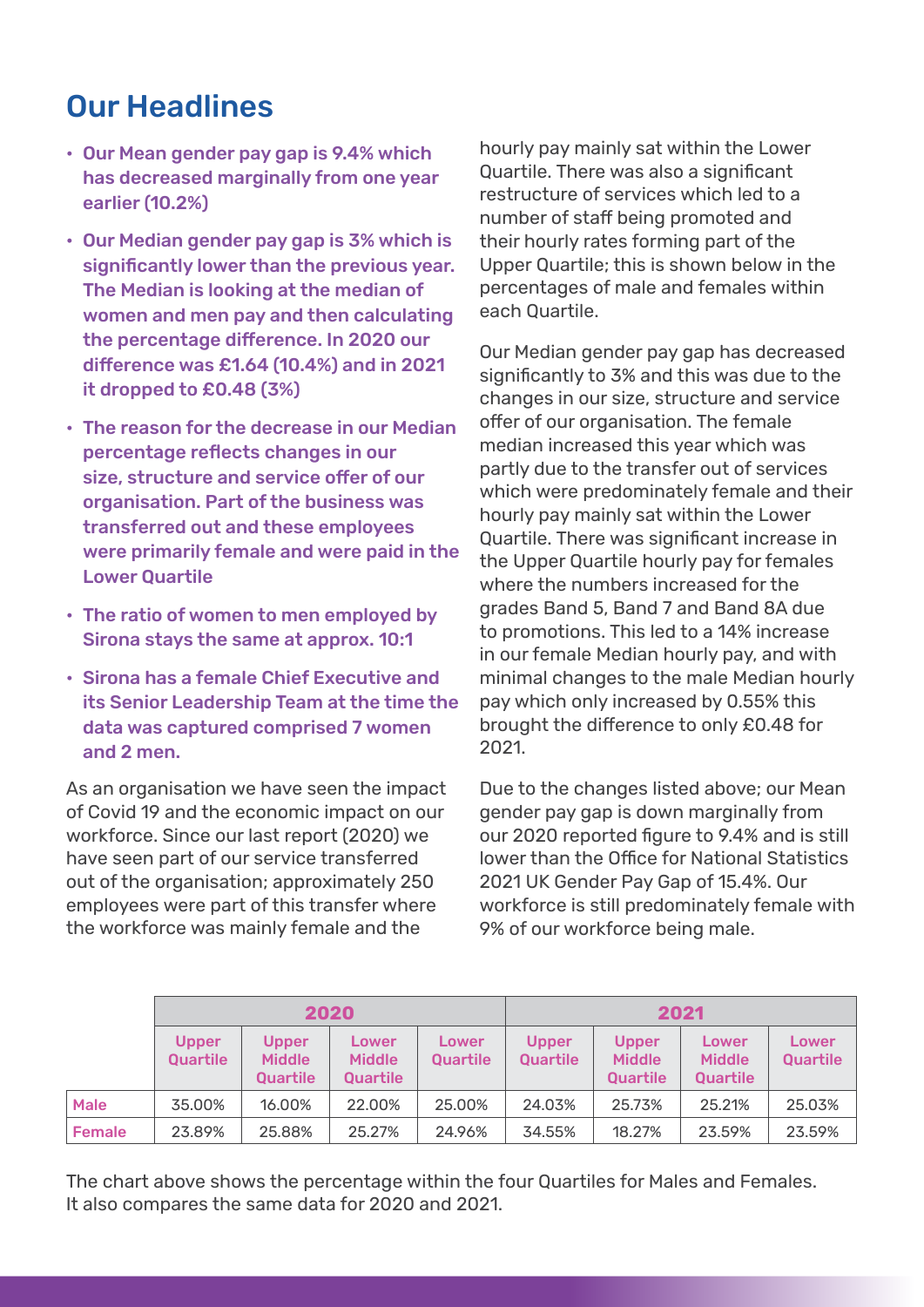# Our Ongoing Commitment

Within 2020/21, there have been a number of challenges brought by the pandemic which has impacted people across our organisation as well as the communities we serve. We have continued to develop our recruitment, attraction, development and retention strategies during these challenging times, to ensure we reach the broadest possible audience and present a wide range of career options from across our different services.

As part of this work, we aim to increase the number of male applicants we attract into Sirona, to balance our workforce from a gender perspective. With restrictions that COVID imposed on recruitment, we have continued to look at ways of engaging with health care professionals ensuring our recruitment advertising reflects all of the aspects of the communities we serve and working with our internal network groups to ensure our employee proposition is appropriate.

# How are we addressing the Gender Pay Gap?

The main reason for our gender pay gap is due to the disproportionate balance of male and female staff groups. Our workforce consists of 91% female and 9% male colleagues, of which we have a higher percentage of female colleagues in the lower bands. We are committed to reducing the gap for our female colleagues to enable them to be in the upper quartile by increasing our development and career progression opportunities. We have already been largely successful in developing more female colleagues into senior roles, and our leadership teams within Sirona are predominantly female. However, we still have work to do to ensure a more equal balance of male and female colleagues throughout the organisation at all pay bands. As part of this we are introducing a System level Talent Management Programme to support colleagues to progress into higher bands, particularly those who are currently disproportionately represented in our workforce.